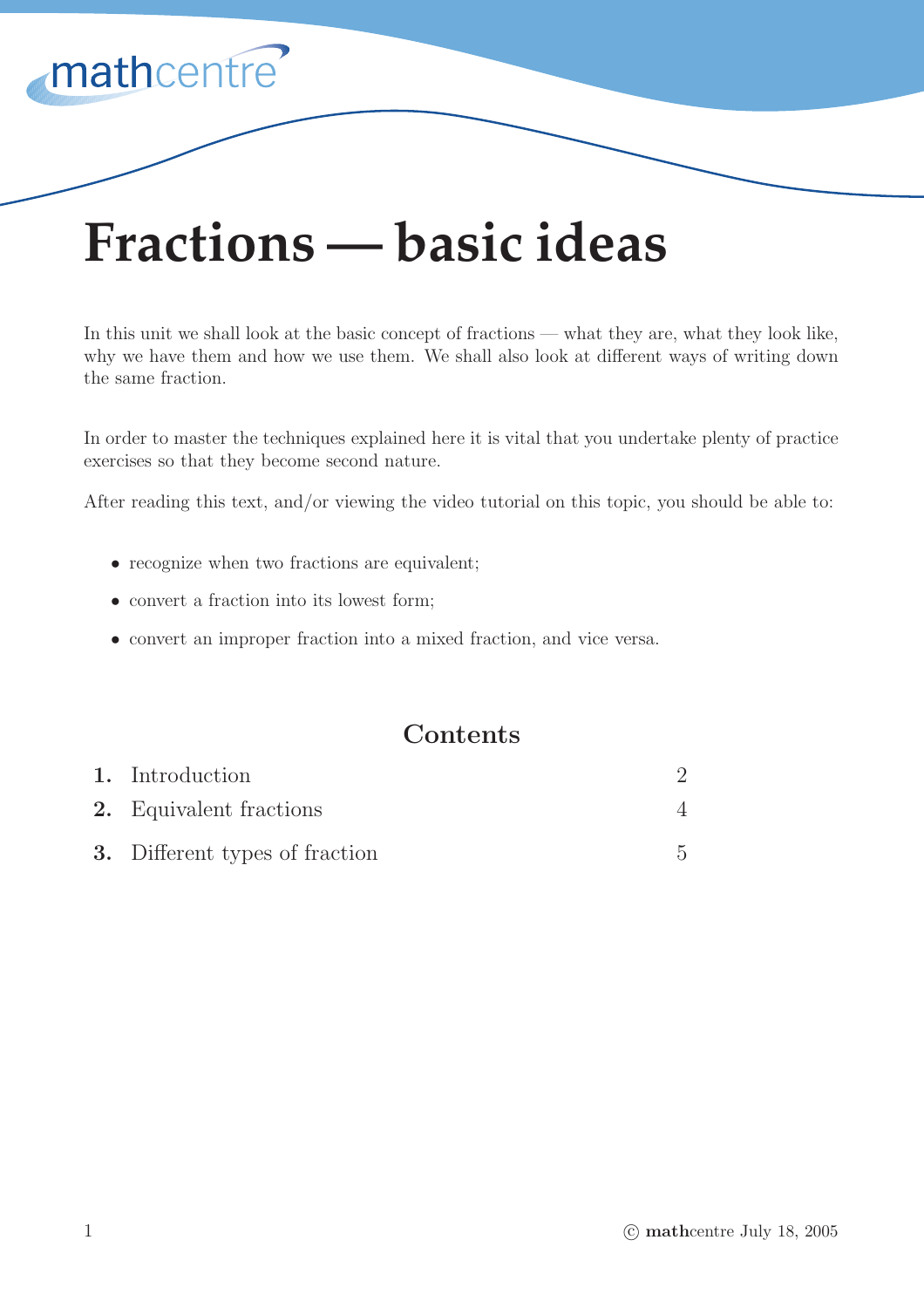## **1. Introduction**

What are fractions? Fractions are ways of writing parts of whole numbers. For example if we take a pizza, and divide it up equally between 4 people, each person will have  $\frac{1}{4}$  or, written in words, one quarter of the pizza.



If one person were to take 2 quarters of the pizza, they would have  $\frac{2}{4}$ , which is the same as  $\frac{1}{2}$  or half the pizza. So



If three pieces of the pizza have been eaten, then  $\frac{3}{4}$  or three quarters has gone, and  $\frac{1}{4}$  or one quarter remains.



Finally, the whole pizza is  $\frac{4}{4}$ , or four quarters.

Some chocolate bars are conveniently marked to make them easier to break into pieces to eat. For instance, we might have a bar marked into 6 equal pieces, so each piece is  $\frac{1}{6}$ , or one sixth of the whole bar. So if we share this bar between 6 people, we would get 1 piece each.



If we share it between just 2 people, we could have half the bar each, which would be 3 pieces each. So

$$
\frac{3}{6} = \frac{1}{2}
$$

chocolate bar  $\frac{1}{2}$  bar each

.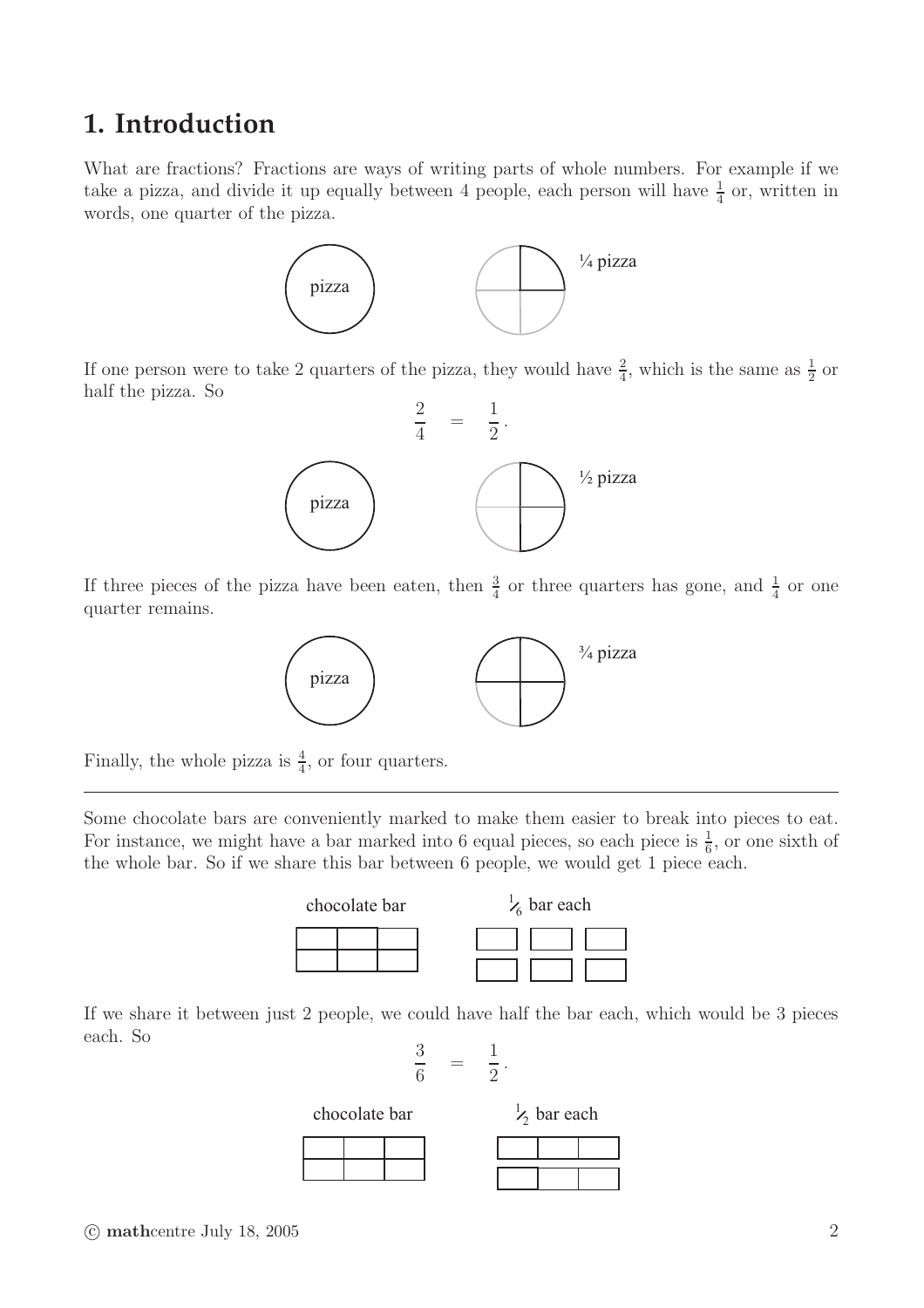Similarly, if it were to be shared between 3 people, they would get  $\frac{1}{3}$  of the bar each, which is 2 pieces. So



We are looking at exactly the same result each time, but in different ways. We can also think of its meaning in more than one way.

$$
\frac{2}{6} = \frac{\text{number of pieces being used}}{\text{number of pieces that make up the whole}} = \frac{1}{3},
$$

or as

1  $\frac{1}{3}$  = 1  $\div$  3 = 1 whole bar of chocolate divided into 3 pieces.

If we take all 6 pieces we have  $\frac{6}{6}$  which is the whole bar, so

$$
\frac{6}{6} = 1
$$

just as  $6 \div 6 = 1$ .

We can divide a whole number into any number of pieces of equal size, and then we can take any number of those pieces, for example  $\frac{3}{8}$  is a whole divided into 8 pieces, and we have taken 3 of them. Similarly

> 11 12 means 11 pieces out of 12, 7 10 means 7 pieces out of 10, 100 500 means 100 pieces out of 500, 3 167 means 3 pieces out of 167.

We can also represent fractions on a section of a number line. We take the section from 0 to 1, and divide it up into the total number of pieces. Then we count off the number of pieces we have taken.



3 c mathcentre July 18, 2005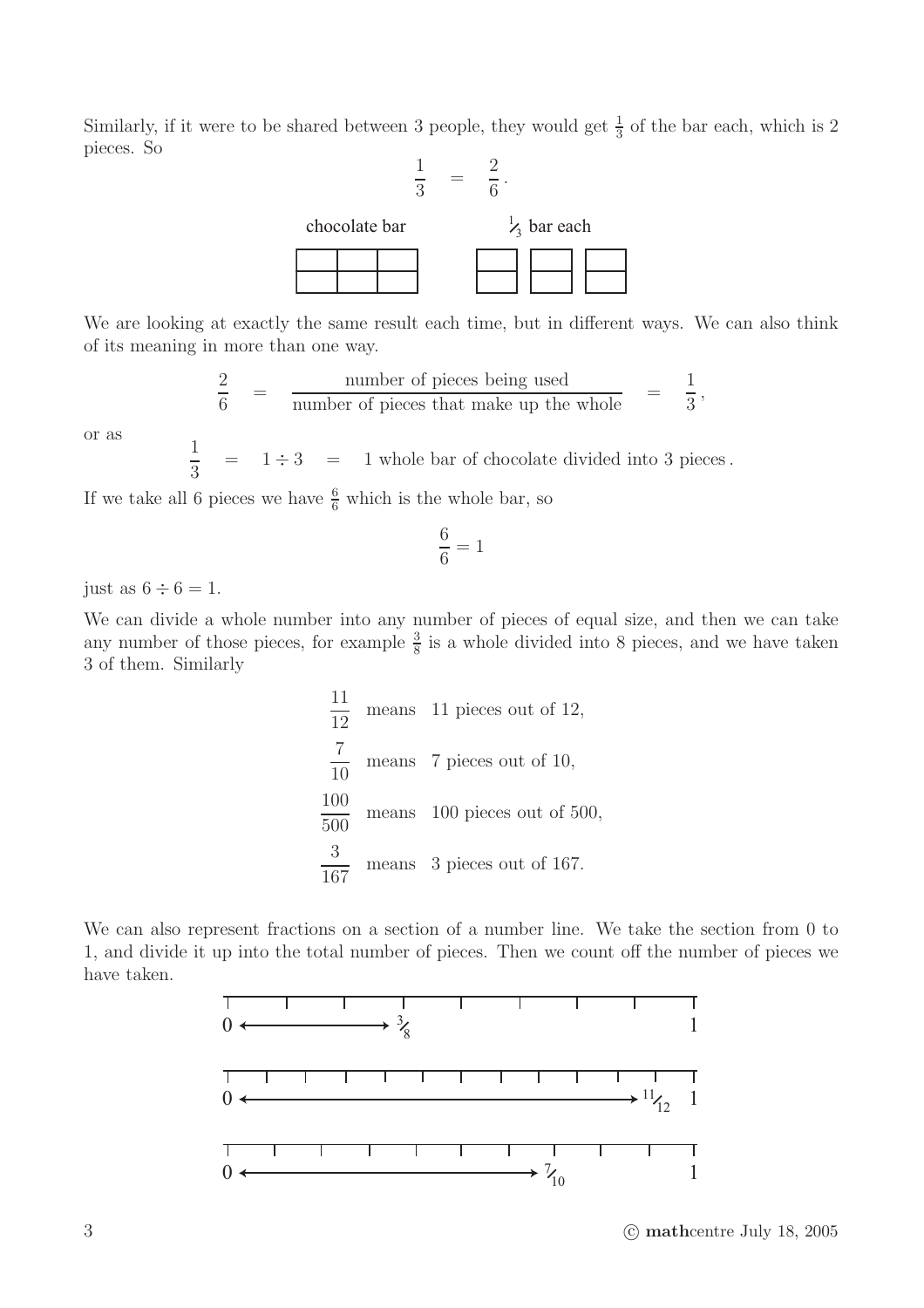

Fractions are formed by splitting a whole into any number of pieces of equal size.

## **2. Equivalent fractions**

Let us examine more closely what fractions look like.

Take  $\frac{1}{2}$  and you can see that the bottom number is twice the size of the top number, so any fraction where the bottom number is twice the top number is equivalent (the same as) a half. So

$$
\frac{2}{4}
$$
,  $\frac{3}{6}$ ,  $\frac{4}{8}$ ,  $\frac{5}{10}$ ,  $\frac{20}{40}$ ,  $\frac{99}{198}$ ...

are all equivalent fractions that mean  $\frac{1}{2}$ .

When a half is written as 1 over 2 rather than 2 over 4, or 5 over 10, or any other version, it is said to be in its lowest form. This is because no number, except 1, will divide into both the top number and the bottom number. So to put a fraction in its lowest form, you divide by any factors common to both the top number and the bottom number.

Equivalent fractions can be found for any fraction by multiplying the top number and the bottom number by the same number. For example, if we have  $\frac{3}{4}$ , then multiplying by 2 gives

|                                                                                                                           | $3 \times 2 = 6$<br>$\overline{4 \times 2} = \overline{8},$ |
|---------------------------------------------------------------------------------------------------------------------------|-------------------------------------------------------------|
| or by 3 gives                                                                                                             | $\frac{3\times3}{4\times3}=\frac{9}{12}.$                   |
| Multiplying by 10 gives                                                                                                   | $3 \times 10$ 30<br>$\frac{1}{4 \times 10} = \frac{1}{40}$  |
| $\sim 1 \cdot 11 \cdot 0.11 \cdot \ldots \cdot 0.1 \cdot 11 \cdot \ldots \cdot 11 \cdot 11 \cdot 11 \cdot \ldots \cdot 3$ |                                                             |

and all of these fractions are exactly the same as  $\frac{3}{4}$ .

When dealing with fractions, we often use some special mathematical language. Instead of using the words 'top number' and 'bottom number' we use the words numerator and denominator. So in  $\frac{3}{4}$ , 3 is the numerator and 4 is the denominator:

$$
\frac{\text{top number}}{\text{bottom number}} = \frac{\text{numerator}}{\text{denominator}}.
$$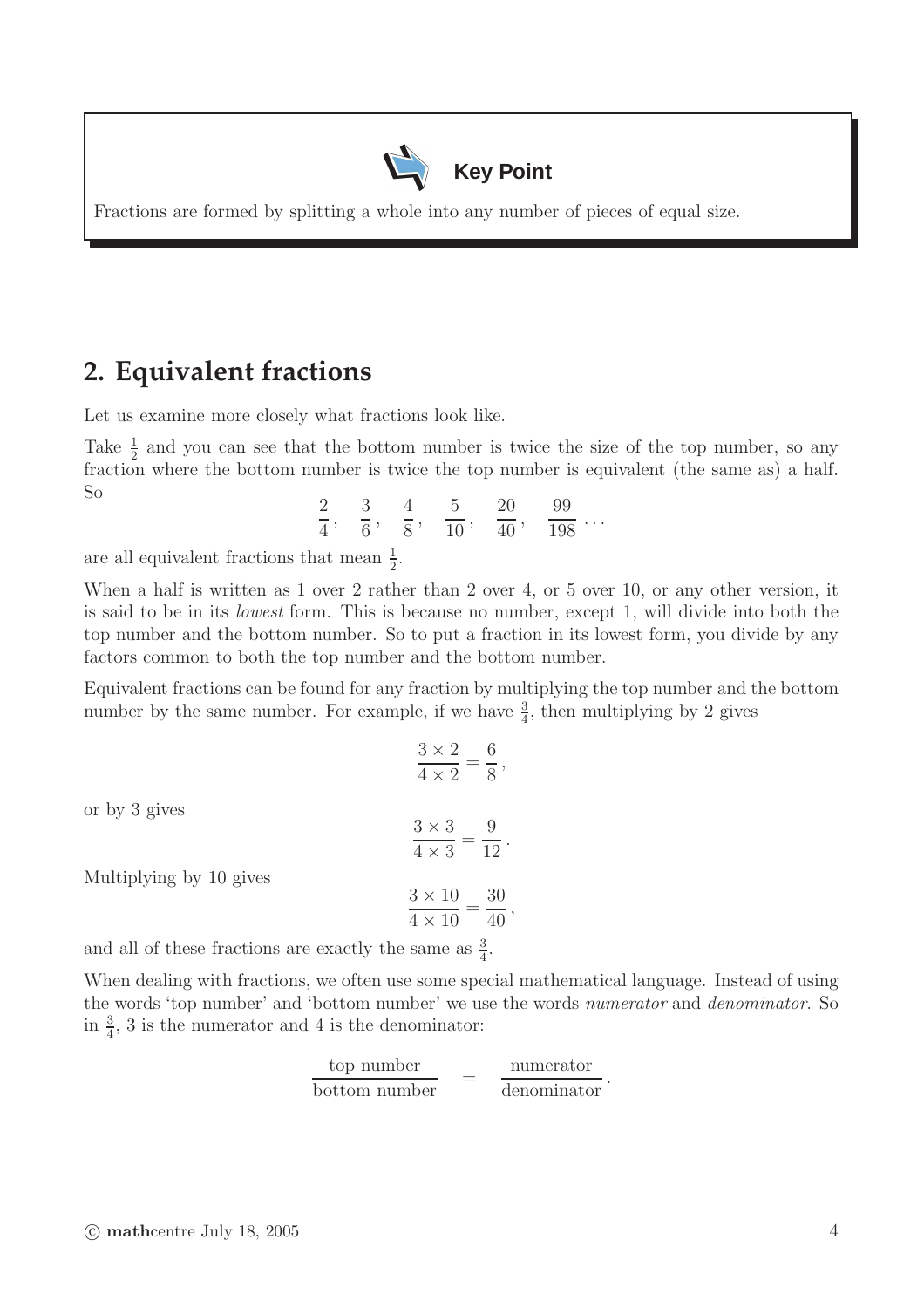## Example

Write  $\frac{8}{100}$  in its lowest form.

## Solution

Here, we are going backwards. From a fraction in its lowest form, we must have multiplied both the numerator and the denominator by the same number to obtain this equivalent fraction  $\frac{8}{100}$ . So now we must divide both the numerator and the denominator by the same number. We know that 2 goes into both 8 and 100, so let us divide both numbers by 2, giving  $\frac{4}{50}$ . Again both 4 and 50 will divide by 2, giving  $\frac{2}{25}$ . But now only 1 goes into both 2 and 25, so  $\frac{2}{25}$  is the fraction in its lowest form.

Since we have divided by 2 twice here, we could have just divided by 4 originally. But we can't always spot the highest common factor of the two numbers straight away.

## **3. Different types of fraction**

It doesn't matter how many equal pieces a whole is split into, if all the pieces are then taken, we have the whole again. For example,

$$
\frac{6}{6} = \frac{3}{3} = \frac{8}{8} = 1\,,
$$

just as  $6 \div 6 = 1$ ,  $3 \div 3 = 1$ ,  $8 \div 8 = 1$ , and so on.

We have some more mathematical names to describe some fractions. If the numerator is smaller than the denominator, the value of the fraction is less than 1 and it is called a proper fraction. For example

$$
\frac{1}{2}
$$
,  $\frac{3}{4}$ ,  $\frac{1}{6}$ ,  $\frac{7}{8}$ ,  $\frac{5}{10}$ ,  $\frac{11}{12}$ ,  $\frac{100}{150}$ .

If the numerator is larger than the denominator and hence the value of the fraction is greater than 1, then it is called an improper fraction. For example

$$
\frac{3}{2}
$$
,  $\frac{7}{5}$ ,  $\frac{8}{4}$ ,  $\frac{12}{8}$ ,  $\frac{200}{100}$ .

Here,  $\frac{3}{2}$  means 3 lots of a half,  $\frac{7}{5}$  means 7 lots of one fifth and so on.

Improper fractions arise where more than one whole has been split up, and they can also be written as a mixture of whole numbers and fractions. For example, if we have  $\frac{3}{2}$  then we can think of this as  $\frac{2}{2}$  plus another  $\frac{1}{2}$ , and the  $\frac{2}{2}$  form a whole. So

$$
\frac{3}{2}
$$
 can be written as  $1\frac{1}{2}$ .

Similarly with, say,  $\frac{8}{3}$ . Every 3 lots of  $\frac{1}{3}$  makes a whole one, so we have 2 whole ones and 2 left over. In other words, we calculate  $8 \div 3$ : 3 goes in to 8 twice remainder 2, so  $\frac{8}{3} = 2\frac{2}{3}$ .

Here are some more examples:

$$
\frac{7}{4} = 1\frac{3}{4}, \quad \frac{37}{10} = 3\frac{7}{10}.
$$

These are referred to as mixed fractions.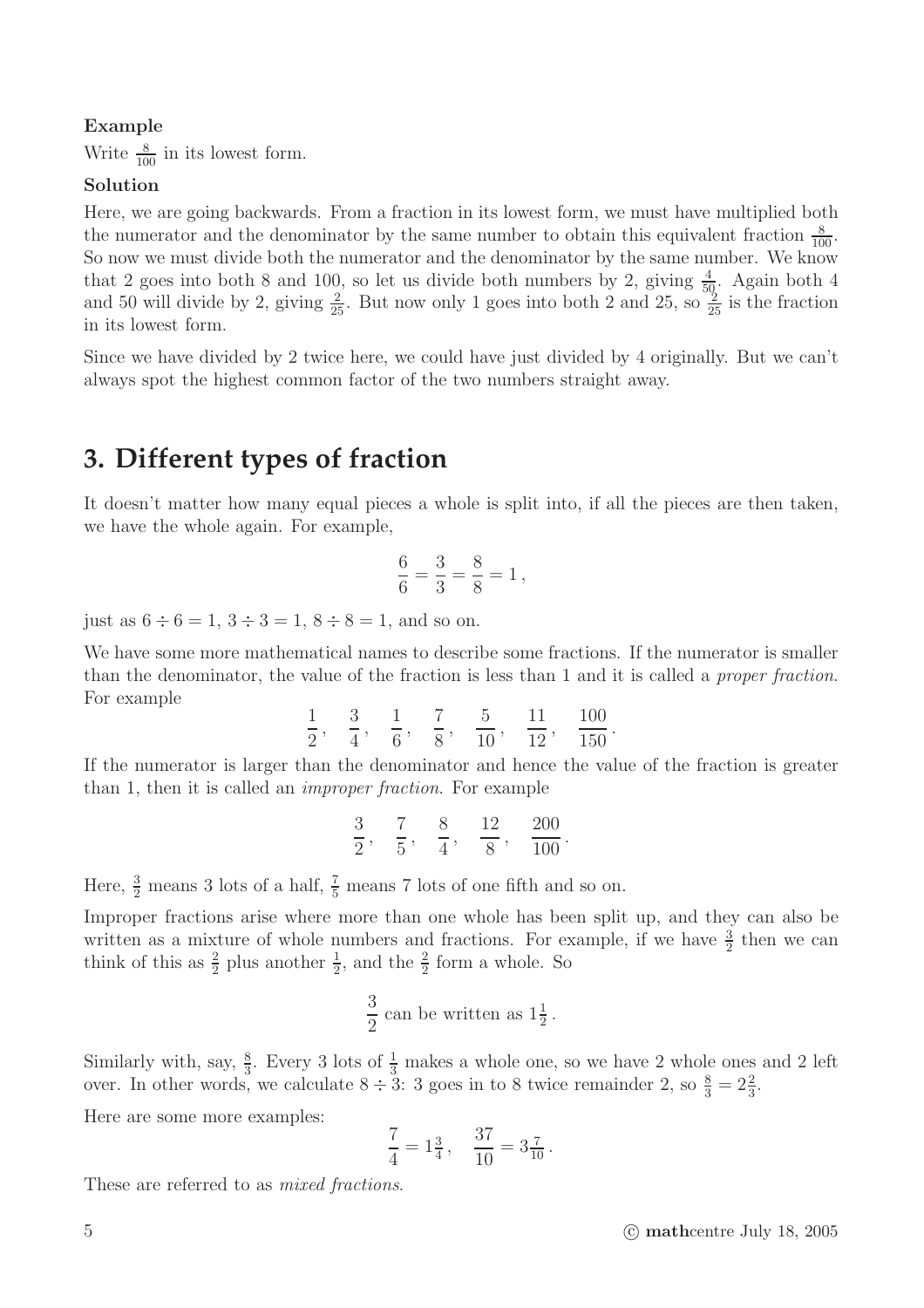Now let us look at turning mixed fractions into improper fractions. Suppose we start with  $3\frac{1}{4}$ . We want it written in quarters. Now 3 wholes, divided into quarters, give us 12 quarters. And we also have another quarter. In total we have 13 quarters, so as an improper fraction  $3\frac{1}{4} = \frac{13}{4}$ <u>.3</u><br>4 In effect we have multiplied each whole number by 4, then added on the one quarter.

So, to convert from mixed fractions to improper fractions you multiply the whole number by the denominator then add the numerator before writing it all over the denominator.

### Example

Write  $5\frac{2}{9}$  as an improper fraction.

#### Solution

$$
5\frac{2}{9}
$$
 =  $\frac{5 \times 9 + 2}{9}$  =  $\frac{45 + 2}{9}$  =  $\frac{47}{9}$ .

#### Example

We can even write any whole number as a fraction, in many different ways. For instance,

$$
2 = \frac{2}{1} = \frac{4}{2} = \frac{30}{15}.
$$



Fractions may appear as proper fractions, improper fractions or mixed fractions. They may also appear in many equivalent forms.

#### Exercises

- 1. Write down five fractions equivalent to  $\frac{2}{3}$ .
- 2. Write down  $1\frac{4}{9}$  in five different ways, including at least one improper fraction.
- 3. Share a chocolate bar with 32 pieces, equally between four friends. Write down the fraction they each receive in five different ways.
- 4. Write 7 as a fraction in five different ways.
- 5. How many thirds make 5 whole ones?
- 6. Convert these improper fractions into mixed fractions:

$$
\frac{10}{3}
$$
,  $\frac{7}{2}$ ,  $\frac{16}{5}$ ,  $\frac{29}{10}$ ,  $\frac{15}{4}$ .

7. Convert these mixed fractions into improper fractions:

$$
2\tfrac{1}{2}\,,\quad 6\tfrac{1}{3}\,,\quad 7\tfrac{2}{5}\,,\quad 11\tfrac{1}{4}\,,\quad 7\tfrac{2}{9}\,.
$$